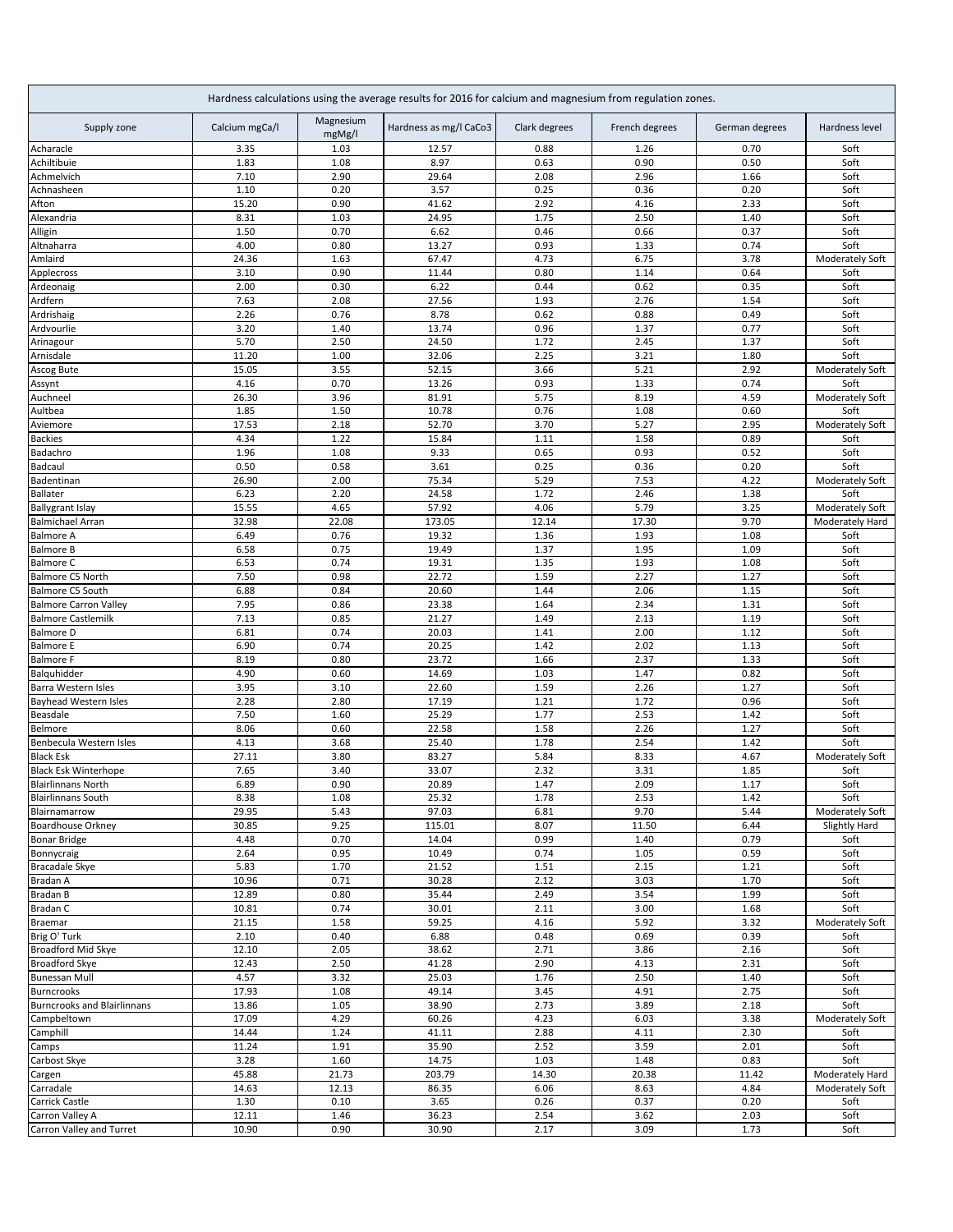| Supply zone                    | Calcium mgCa/l | Magnesium<br>mgMg/l | Hardness as mg/l CaCo3 | Clark degrees | French degrees | German degrees | Hardness level                     |
|--------------------------------|----------------|---------------------|------------------------|---------------|----------------|----------------|------------------------------------|
| Carron Valley B                | 11.70          | 1.19                | 34.07                  | 2.39          | 3.41           | 1.91           | Soft                               |
| Carsphairn                     | 1.30           | 2.00                | 11.47                  | 0.80          | 1.15           | 0.64           | Soft                               |
| Castle Moffat                  | 18.66          | 5.00                | 67.12                  | 4.71          | 6.71           | 3.76           | Moderately Soft                    |
| Claddich<br>Clatto East        | 2.60<br>10.66  | 0.10<br>1.76        | 6.90<br>33.85          | 0.48<br>2.37  | 0.69<br>3.39   | 0.39<br>1.90   | Soft<br>Soft                       |
| Clatto West                    | 10.58          | 1.78                | 33.68                  | 2.36          | 3.37           | 1.89           | Soft                               |
| Cliasmol Western Isles         | 3.90           | 2.80                | 21.24                  | 1.49          | 2.12           | 1.19           | Soft                               |
| Colonsay                       | 4.78           | 2.93                | 23.94                  | 1.68          | 2.39           | 1.34           | Soft                               |
| Corrie Arran                   | 1.60           | 0.38                | 5.53                   | 0.39          | 0.55           | 0.31           | Soft                               |
| Corsehouse                     | 17.46          | 1.41                | 49.38                  | 3.46          | 4.94           | 2.77           | Soft                               |
| Coulter                        | 6.95           | 1.96                | 25.41                  | 1.78          | 2.54           | 1.42           | Soft                               |
| Craighead                      | 19.40          | 3.30                | 61.97                  | 4.35          | 6.20           | 3.47           | Moderately Soft                    |
| Craighouse                     | 2.68           | 0.80                | 9.96                   | 0.70          | 1.00           | 0.56           | Soft                               |
| Craigie                        | 11.21          | 1.65                | 34.76                  | 2.44          | 3.48           | 1.95           | Soft                               |
| Craignure Mull                 | 3.35           | 0.85                | 11.85                  | 0.83          | 1.19           | 0.66           | Soft                               |
| Crathie                        | 7.80           | 1.30                | 24.81                  | 1.74          | 2.48           | 1.39           | Soft                               |
| Crianlarich                    | 2.08           | 0.28                | 6.31                   | 0.44          | 0.63           | 0.35           | Soft                               |
| Daer A<br>Daer B               | 9.51<br>9.41   | 0.85<br>0.85        | 27.23<br>26.98         | 1.91<br>1.89  | 2.72<br>2.70   | 1.53<br>1.51   | Soft<br>Soft                       |
| Daer C                         | 9.36           | 0.85                | 26.85                  | 1.88          | 2.69           | 1.50           | Soft                               |
| Daer Camps A                   | 10.05          | 1.36                | 30.68                  | 2.15          | 3.07           | 1.72           | Soft                               |
| Daer Camps B                   | 9.93           | 1.10                | 29.29                  | 2.05          | 2.93           | 1.64           | Soft                               |
| Daer Coulter                   | 8.33           | 1.74                | 27.92                  | 1.96          | 2.79           | 1.56           | Soft                               |
| Dalmally                       | 1.33           | 1.23                | 8.34                   | 0.59          | 0.83           | 0.47           | Soft                               |
| Dalwhinnie                     | 11.50          | 0.70                | 31.57                  | 2.21          | 3.16           | 1.77           | Soft                               |
| Dervaig Mull                   | 2.20           | 1.80                | 12.89                  | 0.90          | 1.29           | 0.72           | Soft                               |
| Dhu Loch Bute                  | 2.48           | 1.85                | 13.78                  | 0.97          | 1.38           | 0.77           | Soft                               |
| Diabeg                         | 2.80           | 1.20                | 11.92                  | 0.84          | 1.19           | 0.67           | Soft                               |
| Dornoch                        | 17.30          | 1.40                | 48.92                  | 3.43          | 4.89           | 2.74           | Soft                               |
| Dougliehill                    | 16.94          | 1.24                | 47.35                  | 3.32          | 4.73           | 2.65           | Soft                               |
| Drimnin                        | 5.30           | 3.20                | 26.38                  | 1.85          | 2.64           | 1.48           | Soft                               |
| Drumbeg                        | 3.10<br>39.70  | 1.90<br>12.68       | 15.55<br>151.17        | 1.09<br>10.61 | 1.55<br>15.12  | 0.87<br>8.47   | Soft<br>Moderately Hard            |
| Durness<br>Earlish Skye        | 4.73           | 2.83                | 23.41                  | 1.64          | 2.34           | 1.31           | Soft                               |
| <b>Eday Orkney</b>             | 57.00          | 17.15               | 212.74                 | 14.92         | 21.27          | 11.92          | Moderately Hard                    |
| Eela Water                     | 8.05           | 2.98                | 32.32                  | 2.27          | 3.23           | 1.81           | Soft                               |
| Eredine                        | 3.10           | 0.50                | 9.79                   | 0.69          | 0.98           | 0.55           | Soft                               |
| Fair Isle Shetland             | 62.30          | 14.40               | 214.65                 | 15.06         | 21.47          | 12.03          | Moderately Hard                    |
| Fetlar                         | 3.60           | 8.00                | 41.88                  | 2.94          | 4.19           | 2.35           | Soft                               |
| Finlas                         | 4.45           | 1.00                | 15.21                  | 1.07          | 1.52           | 0.85           | Soft                               |
| Forehill                       | 34.09          | 6.84                | 113.16                 | 7.94          | 11.32          | 6.34           | <b>Slightly Hard</b>               |
| Forehill and Turriff           | 34.53          | 6.18                | 111.53                 | 7.82          | 11.15          | 6.25           | <b>Slightly Hard</b>               |
| <b>Fort Augustus</b>           | 7.00           | 2.65                | 28.36                  | 1.99          | 2.84           | 1.59           | Soft                               |
| Fort William<br>Foula Shetland | 25.73<br>25.90 | 2.20<br>7.00        | 73.23<br>93.40         | 5.14<br>6.55  | 7.32<br>9.34   | 4.10<br>5.23   | Moderately Soft<br>Moderately Soft |
| Geocrab Western Isles          | 1.65           | 2.25                | 13.37                  | 0.94          | 1.34           | 0.75           | Soft                               |
| Gigha                          | 10.65          | 3.88                | 42.51                  | 2.98          | 4.25           | 2.38           | Soft                               |
| Glenconvinth                   | 2.59           | 0.76                | 9.59                   | 0.67          | 0.96           | 0.54           | Soft                               |
| Glencorse A                    | 8.94           | 1.30                | 27.64                  | 1.94          | 2.76           | 1.55           | SOTT                               |
| Glencorse B                    | 8.75           | 1.30                | 27.18                  | 1.91          | 2.72           | 1.52           | Soft                               |
| Glencorse C                    | 9.15           | 1.31                | 28.23                  | 1.98          | 2.82           | 1.58           | Soft                               |
| Glencorse D                    | 9.01           | 1.30                | 27.83                  | 1.95          | 2.78           | 1.56           | Soft                               |
| Glendale Skye                  | 4.85           | 3.58                | 26.80                  | 1.88          | 2.68           | 1.50           | Soft                               |
| Glendevon A                    | 14.76          | 2.09                | 45.42                  | 3.19          | 4.54           | 2.54           | Soft                               |
| Glendevon B                    | 15.48          | 2.19                | 47.61                  | 3.34          | 4.76           | 2.67           | Soft                               |
| Glendevon/Glenfarg             | 18.34          | 3.08                | 58.40                  | 4.10          | 5.84           | 3.27           | Moderately Soft                    |
| Glenelg<br>Glenfarg            | 3.75<br>21.50  | 0.53<br>3.95        | 11.52<br>69.88         | 0.81<br>4.90  | 1.15           | 0.65<br>3.92   | Soft                               |
| Glenfarg/Kinnesswood A         | 18.43          | 3.56                | 60.62                  | 4.25          | 6.99<br>6.06   | 3.40           | Moderately Soft<br>Moderately Soft |
| Glenfarg/Kinnesswood B         | 21.43          | 3.63                | 68.36                  | 4.80          | 6.84           | 3.83           | Moderately Soft                    |
| Glengap                        | 10.53          | 1.00                | 30.37                  | 2.13          | 3.04           | 1.70           | Soft                               |
| Glenlatterach                  | 32.05          | 1.30                | 85.31                  | 5.99          | 8.53           | 4.78           | Moderately Soft                    |
| Glenuig                        | 3.10           | 0.80                | 11.02                  | 0.77          | 1.10           | 0.62           | Soft                               |
| Govig Western Isles            | 3.20           | 2.50                | 18.26                  | 1.28          | 1.83           | 1.02           | Soft                               |
| Greenock                       | 13.91          | 1.04                | 38.98                  | 2.73          | 3.90           | 2.18           | Soft                               |
| Herricks                       | 22.01          | 4.18                | 72.09                  | 5.06          | 7.21           | 4.04           | Moderately Soft                    |
| Hopes                          | 14.08          | 4.78                | 54.75                  | 3.84          | 5.48           | 3.07           | Moderately Soft                    |
| Howden                         | 13.33          | 4.01                | 49.75                  | 3.49          | 4.97           | 2.79           | Soft                               |
| <b>Hoy Calder</b>              | 27.73          | 5.86                | 93.28                  | 6.54          | 9.33           | 5.23           | Moderately Soft                    |
| Hushinish Western Isles        | 20.00          | 2.80                | 61.41                  | 4.31          | 6.14           | 3.44           | Moderately Soft                    |
| Inchlaggan                     | 2.20           | 0.30                | 6.72                   | 0.47          | 0.67           | 0.38           | Soft                               |
| Innerleithen<br>Inverary       | 31.50<br>1.40  | 7.48<br>0.63        | 109.33<br>6.06         | 7.67<br>0.43  | 10.93<br>0.61  | 6.13<br>0.34   | Slightly Hard<br>Soft              |
| Invercannie                    | 7.53           | 1.25                | 23.91                  | 1.68          | 2.39           | 1.34           | Soft                               |
|                                |                |                     |                        |               |                |                |                                    |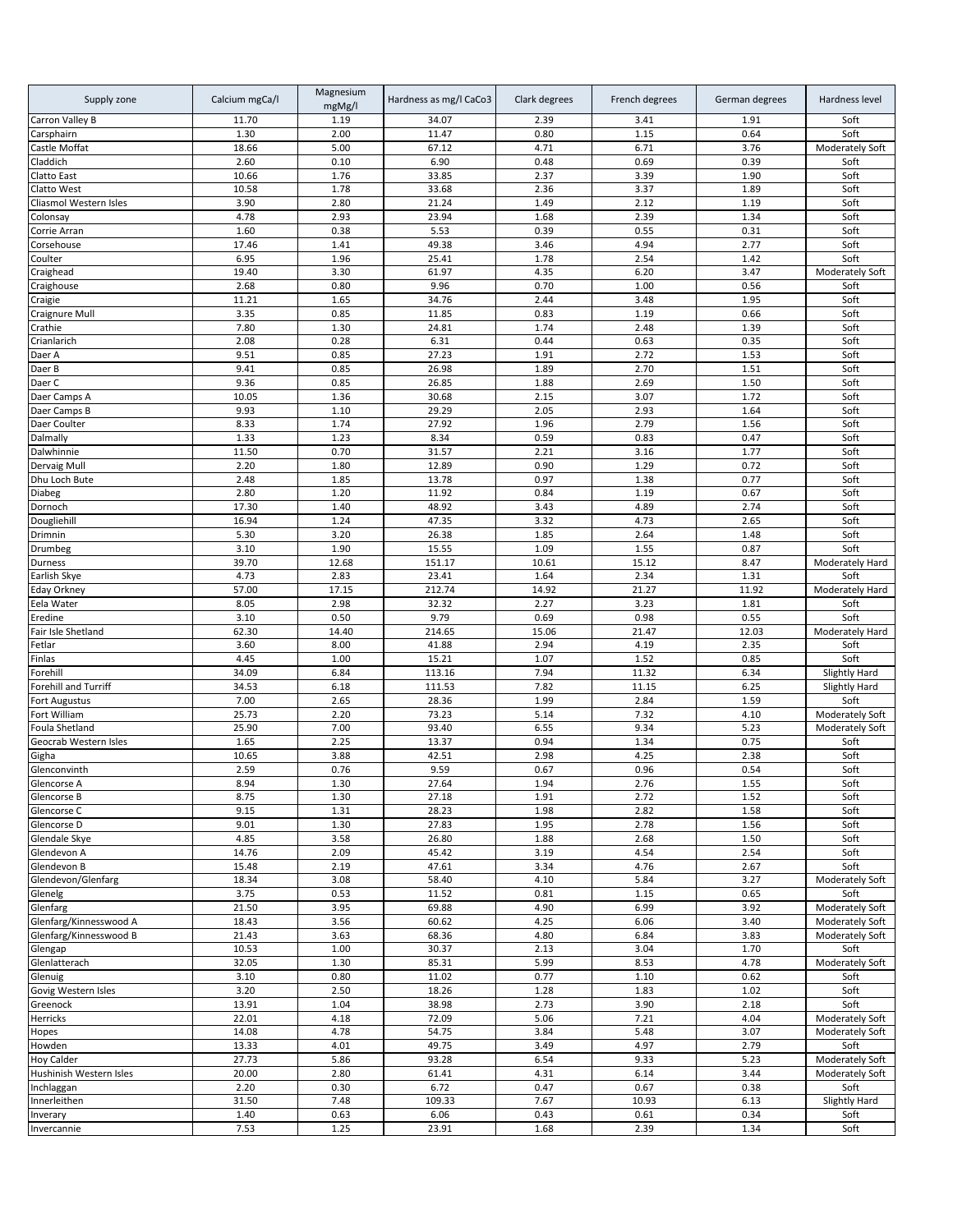| Supply zone                                    | Calcium mgCa/l | Magnesium<br>mgMg/l | Hardness as mg/l CaCo3 | Clark degrees    | French degrees | German degrees | Hardness level                   |
|------------------------------------------------|----------------|---------------------|------------------------|------------------|----------------|----------------|----------------------------------|
| Invergarry                                     | 1.85           | 0.28                | 5.75                   | 0.40             | 0.57           | 0.32           | Soft                             |
| Invermoriston                                  | 8.10           | 0.73                | 23.19                  | 1.63             | 2.32           | 1.30           | Soft                             |
| Inverness                                      | 10.51          | 1.21                | 31.21                  | 2.19             | 3.12           | 1.75           | Soft                             |
| Kaim Lochwinnoch<br>Kenmore                    | 19.98<br>31.03 | 1.03<br>6.03        | 54.05<br>102.18        | 3.79<br>7.17     | 5.41<br>10.22  | 3.03<br>5.73   | Moderately Soft<br>Slightly Hard |
| Kettleton                                      | 11.08          | 4.20                | 44.90                  | 3.15             | 4.49           | 2.52           | Soft                             |
| Kilberry                                       | 9.20           | 3.70                | 38.17                  | 2.68             | 3.82           | 2.14           | Soft                             |
| Kilchoan                                       | 5.48           | 3.15                | 26.61                  | 1.87             | 2.66           | 1.49           | Soft                             |
| Killicrankie                                   | 20.15          | 1.49                | 56.39                  | 3.96             | 5.64           | 3.16           | Moderately Soft                  |
| Killin                                         | 13.20          | 0.85                | 36.43                  | 2.56             | 3.64           | 2.04           | Soft                             |
| Killylour                                      | 8.25           | 1.33                | 26.03                  | 1.83             | 2.60           | 1.46           | Soft                             |
| Kilmaluag Skye                                 | 7.60           | 3.10                | 31.71                  | 2.22             | 3.17           | 1.78           | Soft                             |
| Kilmelford<br>Kilmuir Skye                     | 5.98<br>16.03  | 1.08<br>6.03        | 19.33<br>64.76         | 1.36<br>4.54     | 1.93<br>6.48   | 1.08<br>3.63   | Soft<br>Moderately Soft          |
| Kinloch Rannoch                                | 5.28           | 1.23                | 18.20                  | 1.28             | 1.82           | 1.02           | Soft                             |
| Kinlochbervie                                  | 2.70           | 1.10                | 11.26                  | 0.79             | 1.13           | 0.63           | Soft                             |
| Kinlochewe                                     | 1.65           | 0.38                | 5.66                   | 0.40             | 0.57           | 0.32           | Soft                             |
| Kinlochleven                                   | 3.10           | 0.30                | 8.97                   | 0.63             | 0.90           | 0.50           | Soft                             |
| Kirbister Orkney                               | 30.09          | 9.19                | 112.85                 | 7.92             | 11.28          | 6.32           | Slightly Hard                    |
| Kirkmichael                                    | 4.78           | 1.53                | 18.18                  | 1.28             | 1.82           | 1.02           | Soft                             |
| Kyle of Lochalsh                               | 5.08           | 2.70                | 23.76                  | 1.67             | 2.38           | 1.33           | Soft                             |
| Kylesku<br>aggan Bridge                        | 1.10<br>27.90  | 0.50<br>1.90        | 4.80<br>77.42          | 0.34<br>5.43     | 0.48<br>7.74   | 0.27<br>4.34   | Soft<br>Moderately Soft          |
| Laid                                           | 1.50           | 5.90                | 28.00                  | 1.96             | 2.80           | 1.57           | Soft                             |
| archfield                                      | 37.81          | 18.56               | 170.67                 | 11.97            | 17.07          | 9.56           | Moderately Hard                  |
| erwick Shetland                                | 17.85          | 4.76                | 64.12                  | 4.50             | 6.41           | 3.59           | Moderately Soft                  |
| Lintrathen                                     | 8.26           | 1.35                | 26.17                  | 1.84             | 2.62           | 1.47           | Soft                             |
| Lismore Primary School                         | 121.80         | 3.70                | 319.11                 | 22.39            | 31.91          | 17.88          | Hard                             |
| Loch Eck                                       | 7.79           | 0.94                | 23.28                  | 1.63             | 2.33           | 1.30           | Soft                             |
| Lochaline                                      | 11.60          | 2.73                | 40.15                  | 2.82             | 4.01           | 2.25           | Soft                             |
| .ochcarron                                     | 4.00           | 1.23                | 15.02                  | 1.05             | 1.50           | 0.84           | Soft                             |
| .ochearnhead<br>Lochenkit                      | 4.58<br>7.70   | 0.70<br>1.35        | 14.29<br>24.76         | 1.00<br>1.74     | 1.43<br>2.48   | 0.80<br>1.39   | Soft<br>Soft                     |
| Lochgoilhead                                   | 2.70           | 0.38                | 8.28                   | 0.58             | 0.83           | 0.46           | Soft                             |
| Lochinvar                                      | 9.18           | 1.44                | 28.80                  | 2.02             | 2.88           | 1.61           | Soft                             |
| Lochinver                                      | 5.58           | 2.23                | 23.06                  | 1.62             | 2.31           | 1.29           | Soft                             |
| Lochmaddy Western Isles                        | 2.10           | 2.45                | 15.31                  | 1.07             | 1.53           | 0.86           | Soft                             |
| Lochranza Arran                                | 2.80           | 0.30                | 8.22                   | 0.58             | 0.82           | 0.46           | Soft                             |
| <b>Lomond Hills</b>                            | 19.80          | 5.55                | 72.22                  | 5.07             | 7.22           | 4.05           | Moderately Soft                  |
| Lomond Hills BH Mix                            | 25.33          | 14.48               | 122.71                 | 8.61             | 12.27          | 6.88           | Slightly Hard                    |
| Lumsden<br>Mallaig                             | 31.20<br>2.68  | 3.10<br>1.68        | 90.59<br>13.56         | 6.36<br>0.95     | 9.06<br>1.36   | 5.08<br>0.76   | Moderately Soft<br>Soft          |
| Mannofield East                                | 10.95          | 1.58                | 33.80                  | 2.37             | 3.38           | 1.89           | Soft                             |
| Mannofield North                               | 9.89           | 1.36                | 30.27                  | 2.12             | 3.03           | 1.70           | Soft                             |
| Mannofield South                               | 9.63           | 1.35                | 29.57                  | 2.07             | 2.96           | 1.66           | Soft                             |
| Mannofield West                                | 10.53          | 1.64                | 32.99                  | 2.31             | 3.30           | 1.85           | Soft                             |
| Manse St                                       | 11.65          | 4.54                | 47.72                  | 3.35             | 4.77           | 2.67           | Soft                             |
| Marchbank A                                    | 5.28           | 0.89                | 16.81                  | 1.18             | 1.68           | 0.94           | Soft                             |
| Marchbank B<br>Meavaig Western Isles           | 4.99<br>5.00   | 0.95<br>2.80        | 16.35<br>23.99         | $1.15\,$<br>1.68 | 1.64<br>2.40   | 0.92<br>1.34   | Soft<br>Soft                     |
| Milngavie C1                                   | 5.64           | 0.68                | 16.84                  | 1.18             | 1.68           | 0.94           | Soft                             |
| Milngavie C2                                   | 4.95           | 0.68                | 15.13                  | 1.06             | 1.51           | 0.85           | Soft                             |
| Milngavie C3                                   | 5.40           | 0.71                | 16.40                  | 1.15             | 1.64           | 0.92           | Soft                             |
| Milngavie C4                                   | 5.36           | 0.70                | 16.26                  | 1.14             | 1.63           | 0.91           | Soft                             |
| Milngavie M1                                   | 5.70           | 0.73                | 17.20                  | 1.21             | 1.72           | 0.96           | Soft                             |
| Milngavie M2                                   | 5.50           | 0.70                | 16.60                  | 1.16             | 1.66           | 0.93           | Soft                             |
| Milngavie M3                                   | 5.51           | 0.69                | 16.58                  | 1.16             | 1.66           | 0.93           | Soft                             |
| Milngavie M4C<br>Milngavie M5 Drumchapel North | 5.44<br>4.74   | 0.70<br>0.63        | 16.44<br>14.39         | 1.15<br>1.01     | 1.64<br>1.44   | 0.92<br>0.81   | Soft<br>Soft                     |
| Milngavie M5 Drumchapel South                  | 4.65           | 0.64                | 14.22                  | 1.00             | 1.42           | 0.80           | Soft                             |
| Milngavie M5 Renfrew                           | 5.38           | 0.73                | 16.39                  | 1.15             | 1.64           | 0.92           | Soft                             |
| Milngavie South Moorhouse                      | 13.55          | 1.20                | 38.74                  | 2.72             | 3.87           | 2.17           | Soft                             |
| Moffat                                         | 24.90          | 9.40                | 100.78                 | 7.07             | 10.08          | 5.65           | Slightly Hard                    |
| Muirdykes                                      | 14.43          | 3.89                | 51.98                  | 3.65             | 5.20           | 2.91           | Moderately Soft                  |
| Ness Western Isles                             | 0.88           | 1.88                | 9.89                   | 0.69             | 0.99           | 0.55           | Soft                             |
| Newcastleton                                   | 59.90          | 20.33               | 233.03                 | 16.35            | 23.30          | 13.06          | Moderately Hard                  |
| Newmore                                        | 1.98           | 0.78                | 8.11                   | 0.57             | 0.81           | 0.45           | Soft                             |
| Newmore B<br>North Hoy Orkney                  | 1.83<br>6.60   | 0.73<br>3.60        | 7.53<br>31.27          | 0.53<br>2.19     | 0.75<br>3.13   | 0.42<br>1.75   | Soft<br>Soft                     |
| North Lochs                                    | 1.35           | 1.15                | 8.10                   | 0.57             | 0.81           | 0.45           | Soft                             |
| North Ronaldsay Orkney                         | 111.20         | 26.90               | 388.06                 | 27.22            | 38.81          | 21.74          | <b>Excessively Hard</b>          |
| Osedale Skye                                   | 7.63           | 3.05                | 31.57                  | 2.21             | 3.16           | 1.77           | Soft                             |
| Oykel Bridge                                   | 62.10          | 5.30                | 176.73                 | 12.40            | 17.67          | 9.90           | Moderately Hard                  |
| Papa Stour Shetland                            | 10.50          | 7.50                | 57.04                  | 4.00             | 5.70           | 3.20           | Moderately Soft                  |